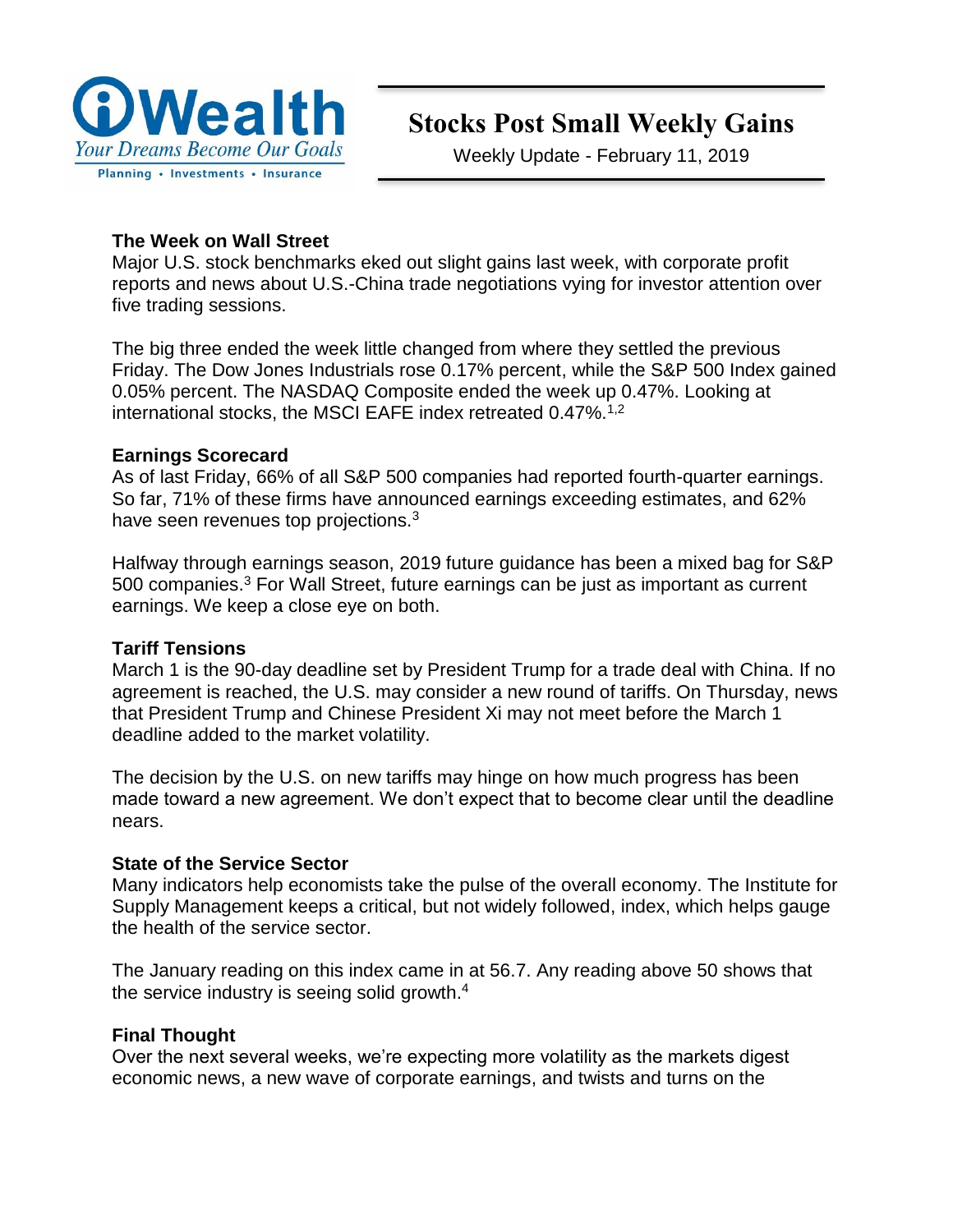geopolitical front. We will be watching to see if anything changes our short-term and long-term view. If you have any questions, don't hesitate to contact us.

#### **THE WEEK AHEAD: KEY ECONOMIC DATA**

**Wednesday:** January's Consumer Price Index, which measures monthly and yearly inflation.

**Thursday:** December retail sales figures (a delayed release due to the government shutdown).

**Friday:** January's preliminary University of Michigan consumer sentiment index, a gauge of consumer confidence levels.

Source: Econoday / MarketWatch Calendar, February 8, 2019

The content is developed from sources believed to be providing accurate information. The forecasts or forward-looking statements are based on assumptions and may not materialize. The forecasts also are subject to revision. The release of data may be delayed without notice for a variety of reasons, including the shutdown of the government agency or change at the private institution that handles the material.

#### **THE WEEK AHEAD: COMPANIES REPORTING EARNINGS**

**Monday:** Loews Corp (L) **Tuesday:** Activision Blizzard (ATVI), HubSpot (HUBS), Occidental Petroleum (OXY) **Wednesday:** Cisco (CSCO), Hilton Worldwide Holdings (HLT), Yelp (YELP) **Thursday:** Applied Materials (AMAT), CBS (CBS), Coca-Cola (KO) **Friday:** Deere & Co. (DE), PepsiCo (PEP)

Source: Morningstar.com, February 8, 2019

Companies mentioned are for informational purposes only. It should not be considered a solicitation for the purchase or sale of the securities. Any investment should be consistent with your objectives, time frame and risk tolerance. The return and principal value of investments will fluctuate as market conditions change. When sold, investments may be worth more or less than their original cost. Companies may reschedule when they report earnings without notice.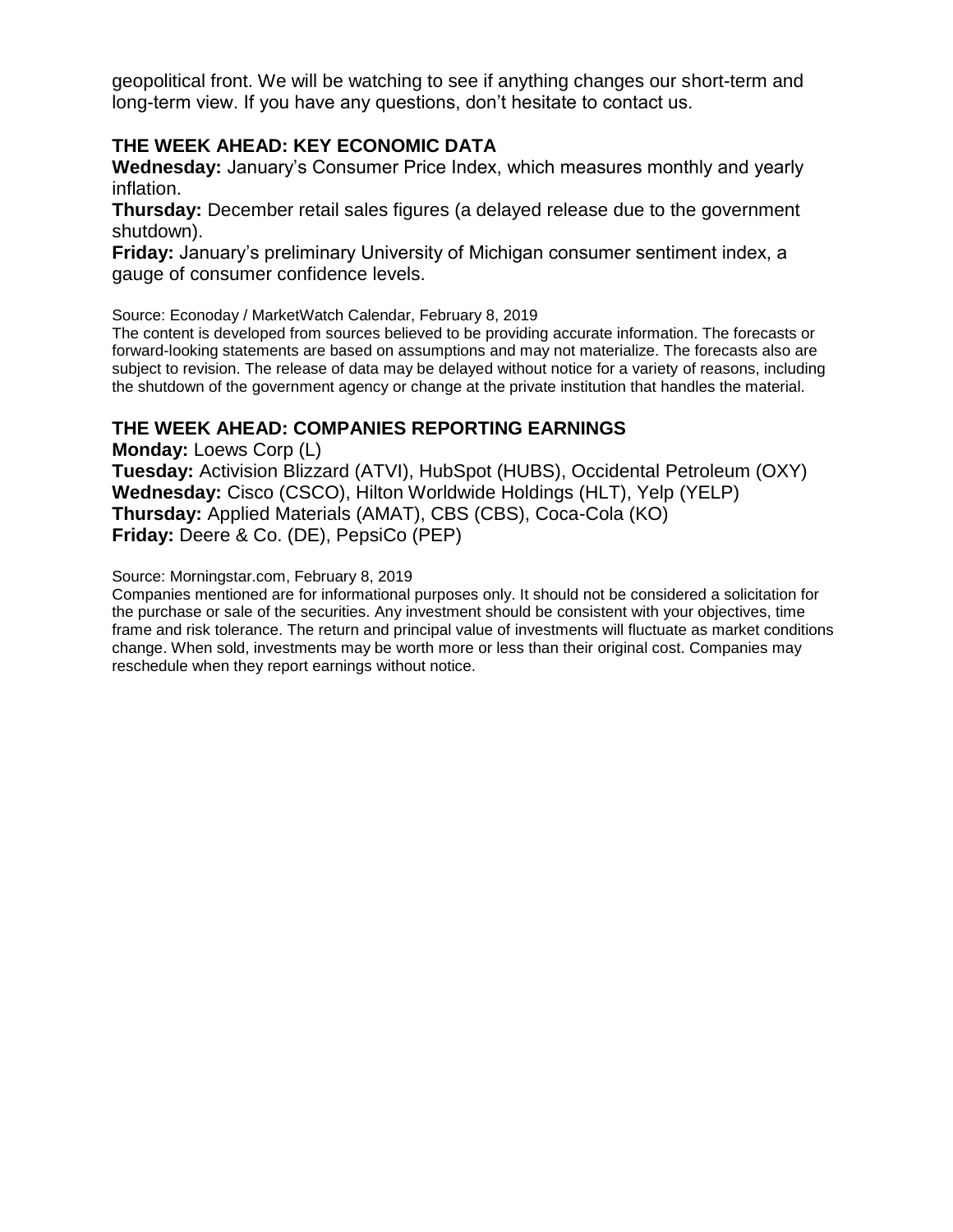| <b>Market Index</b> | <b>Close</b> | Week     | $Y-T-D$  |
|---------------------|--------------|----------|----------|
| <b>DJIA</b>         | 25,106.33    | $+0.17%$ | $+7.63%$ |
| <b>NASDAQ</b>       | 7,298.20     | $+0.47%$ | +9.99%   |
| <b>MSCI-EAFE</b>    | 1,822.51     | $-0.47%$ | $+5.97%$ |
| <b>S&amp;P 500</b>  | 2,707.88     | $+0.05%$ | $+8.02%$ |



Sources: The Wall Street Journal, Feb. 8, 2019, Treasury.gov, Feb 8, 2019

The market indexes discussed are unmanaged and generally considered representative of their respective markets. Individuals cannot directly invest in unmanaged indexes. Past performance does not guarantee future results. U.S. Treasury Notes are guaranteed by the federal government as to the timely payment of principal and interest. However, if you sell a Treasury Note prior to maturity, it may be worth more or less than the original price paid. Weekly and year-to-date 10-year Treasury note yields are expressed in basis points. International investments carry additional risks, which include differences in financial reporting standards, currency exchange rates, political risks unique to a specific country, foreign taxes and regulations, and the potential for illiquid markets. These factors may result in greater share price volatility.



*"The greatest happiness of life is the conviction that we are loved; loved for ourselves, or rather, loved in spite of ourselves."*

*– Victor Hugo*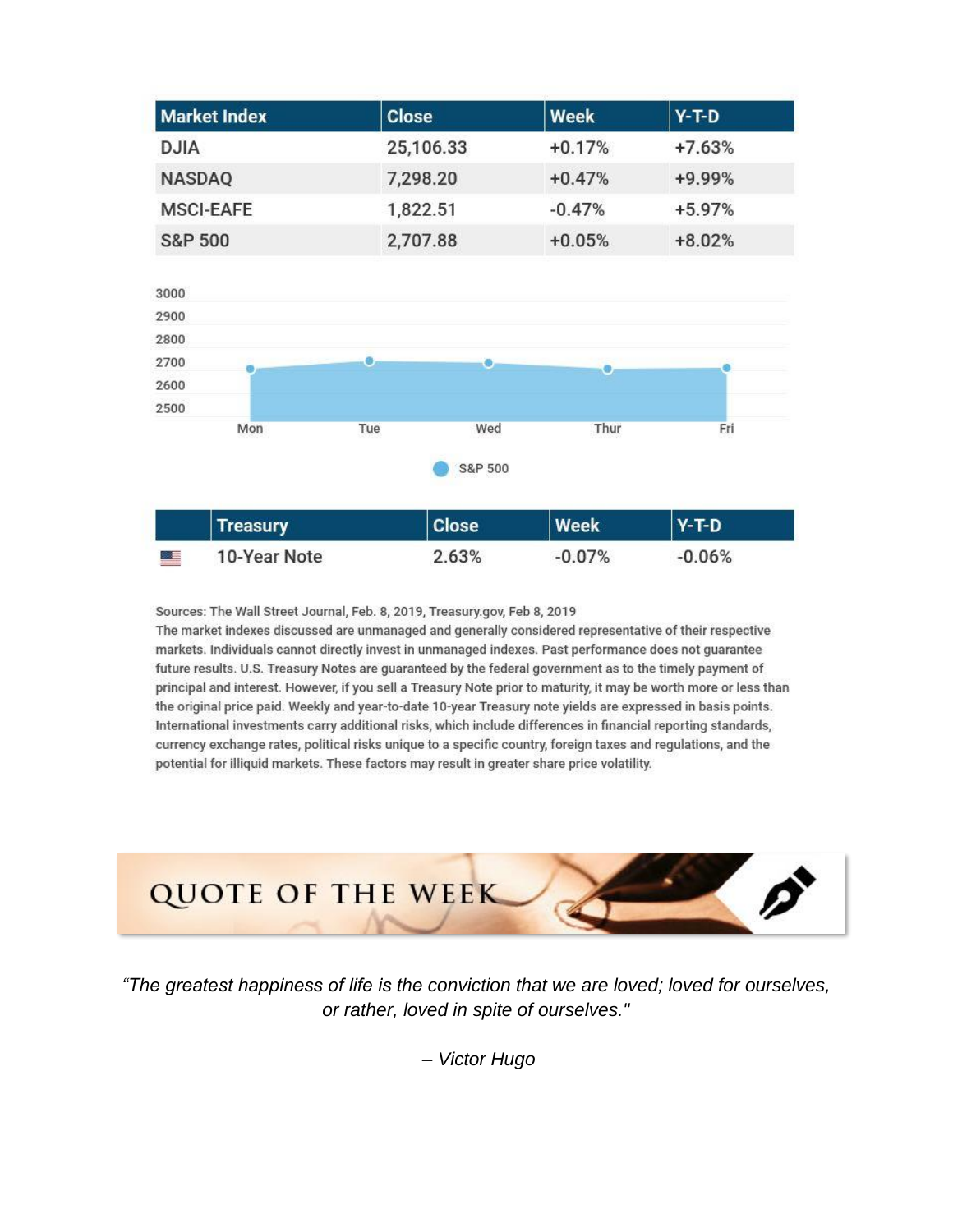

### **Chocolate-Strawberry Cake**



Serves 8

#### **Ingredients:**

1½ cups all-purpose flour, plus more for pans 1½ cups granulated sugar ¾ cup cocoa powder ½ Tbsp. baking soda ¾ tsp. baking powder ¾ tsp. salt 2 large eggs ¾ cup buttermilk ¼ cup + 1 Tbsp. canola oil 1½ tsp. vanilla extract ⅔ cup boiling water

## **Frosting**

1½ cups unsalted butter (room temperature) 4½ cups confectioners' sugar ½ cup fresh, ripe strawberries, washed, stemmed, and hulled 1½ tsp. vanilla extract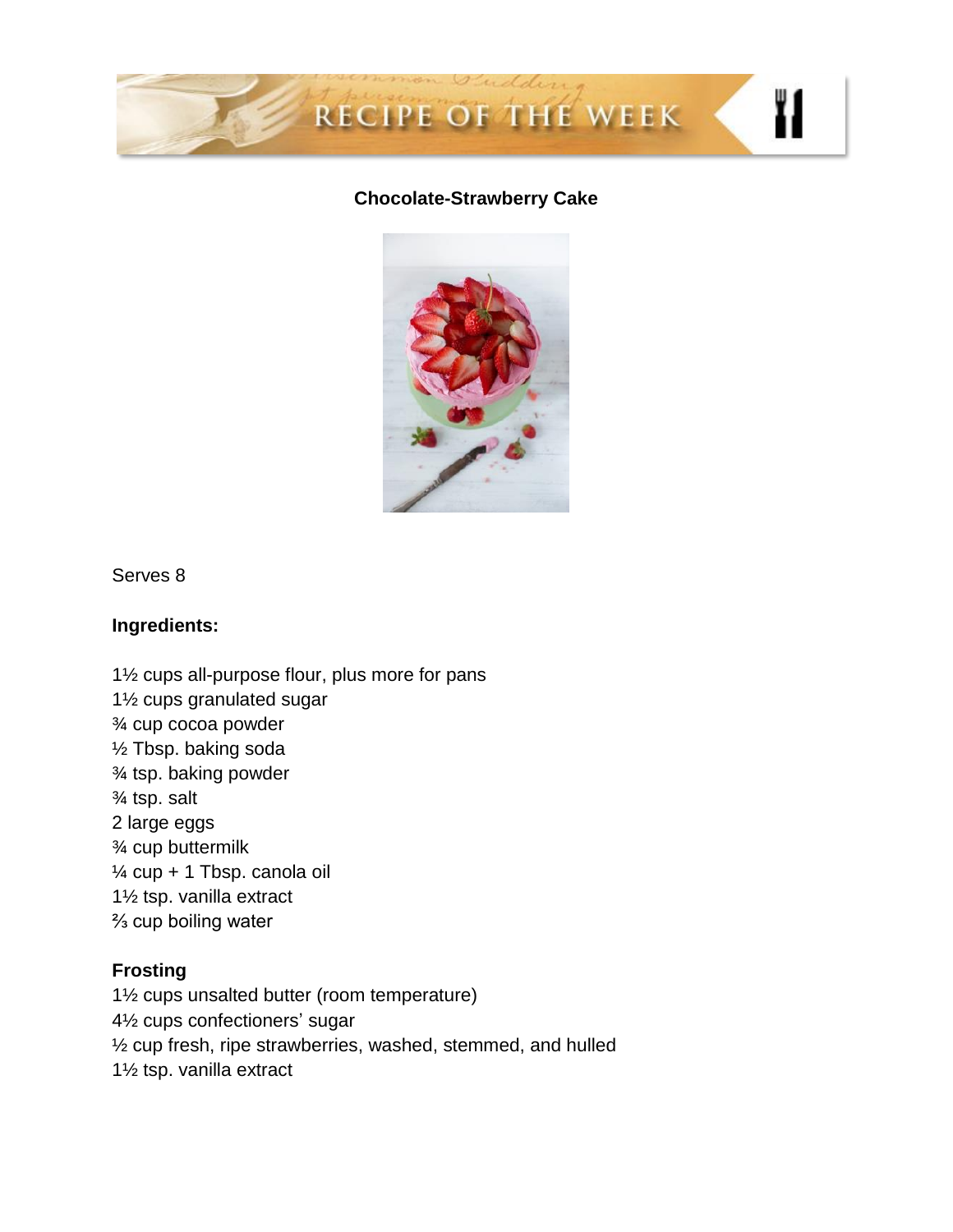#### **Directions:**

- 1. Preheat oven to 350°F. First, butter three 9", round cake pans and dust with flour, tapping out excess.
- 2. Sift flour, sugar, cocoa, baking soda, baking powder, and salt into the bowl of a mixer and beat on low speed. Increase speed to medium and add eggs, buttermilk, oil, and vanilla, then beat about 3 minutes. Turn off the mixer and add boiling water. Beat on high for approximately 1 minute.
- 3. Pour batter evenly among the pans. Bake for 30 to 35 minutes or until an inserted toothpick comes out clean. Allow cakes to cool completely before frosting.
- 4. To make the frosting, purée the strawberries in a food processor and set aside. Using the paddle attachment, cream the room-temperature butter in the bowl of a stand mixer. Gradually add confectioners' sugar until the mixture is smooth. Combine with the strawberry purée and add the vanilla. Beat until light and fluffy (approximately 3 to 5 minutes).
- 5. Frost and stack the cakes; decorate with fresh strawberries. Try adding a dollop of fresh, whipped cream upon serving.

Recipe adapted from Cake 'n Knife<sup>5</sup>



#### **Married Couples in Business**

Under the provision of the Small Business and Work Opportunity Tax Act of 2007, a qualified joint venture by a married couple filing a joint return is not treated as a partnership for federal tax purposes. Income, gains, losses, deductions, and credits are divided between the spouses, depending on their interest in the business. Each spouse accounts for their share of these items as a sole proprietor.

A qualified joint venture involves the conduct of a trade or business if:

- 1. The only members of the joint venture are a married couple who file a joint tax return
- 2. Both spouses materially participate in the trade or business
- 3. Both spouses elect to have the provision apply, and the business is co-owned by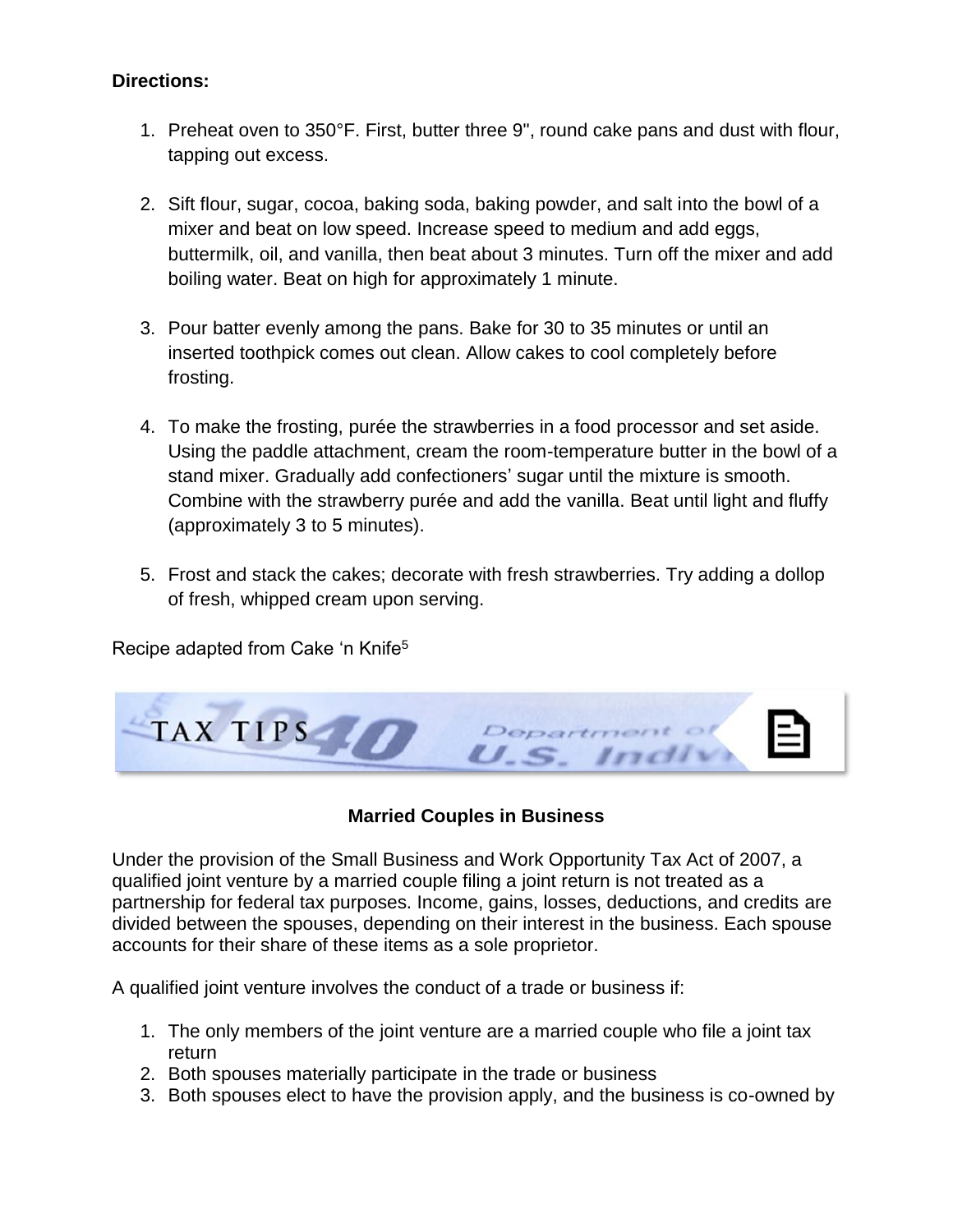both spouses

4. The business isn't held in the name of a state law entity, such as a partnership or limited liability company (LLC)

If one spouse is employed by the other (as an employee – not an equal business partner), then you'll probably need to pay Social Security and Medicare taxes for them.

\* This information is not intended to be a substitute for specific individualized tax advice. We suggest that you discuss your specific tax issues with a qualified tax professional.

Tip adapted from  $IRS.gov<sup>6</sup>$ 



## **Control Your Breathing**

You might not know it, but golf can create so much stress that it triggers the "fight or flight" response in your body. Your heart beats faster, your blood pressure increases, and your mind begins to race. These are all things that make it harder to focus and stay in the moment. Here is a simple breathing exercise you can do on the course to calm down and relax:

- 1. Inhale very slowly through your nose.
- 2. Exhale just as slowly through your mouth.
- 3. Repeat.

After doing this for a brief period of time, your body will start to get the message, and you will send a signal to your nervous system to activate calming hormones, which will slow down your heart rate and relax your muscles.

Tip courtesy of Jon Sherman | practical-golf.com<sup>7</sup>



**Find Your Soulmate with Positive Thinking**

Among countless dead-end connections from potential prospects on dating sites, speed dating, and blind date suggestions from well-meaning friends, your frame of mind could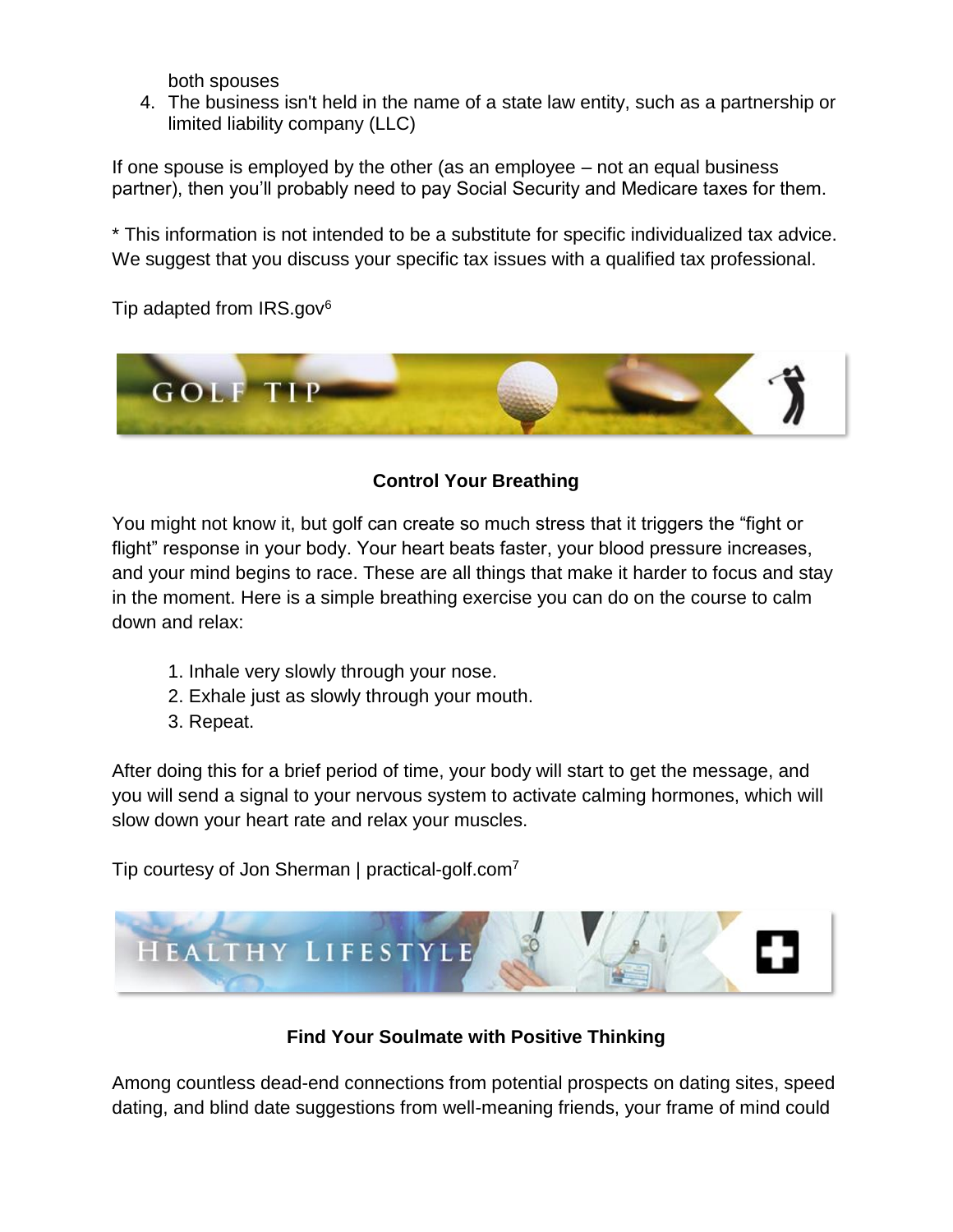be your biggest obstacle to finding your soulmate. In addition to your dating "game," consider working on your mental game too. By putting the power of positive thought toward attracting your desires, you can eliminate what you don't want and focus on the good stuff. Try defining your ideal relationship starting with a list:

- Draw a line down the middle of a page, and on one side, write "what I don't want." On the other side, write "what I do want." Just writing this list will get you more focused.
- Cross off the "don't want" side off your list. Not needed!
- Give your attention and energy to the "what you do want" list.

This exercise is great for thinking about and attracting your dreams, goals, and desires you want in your life. Give it a try and see what comes your way!

Tip adapted from jackcanfield.com<sup>8</sup>



## **Egg-Citing News About Chickens**

Backyard chickens boast benefits beyond the barnyard. With concerns about our food sources, fresh eggs may be higher quality, better tasting, and more nutritious. Some other benefits of chicken ownership:

**Pest control**. Chickens eat small bugs and worms. They hunt and peck for little critters and insects.

**Compost**. The waste from your coop can be used in the garden as compost, which nourishes the soil as natural, environmentally friendly fertilizer.

**Less food waste**. Chickens eat scraps, so you can add scraps of bread, fruit, or veggies to their feed. Be sure to feed scraps in moderation and to check guidelines on what they can and can't eat before sharing your leftovers.

**Companionship**. Tending chickens can help you to destress, unwind, and get outdoors.

Check to see if your city supports backyard chickens before you build your coop. Many communities allow chickens, but not roosters.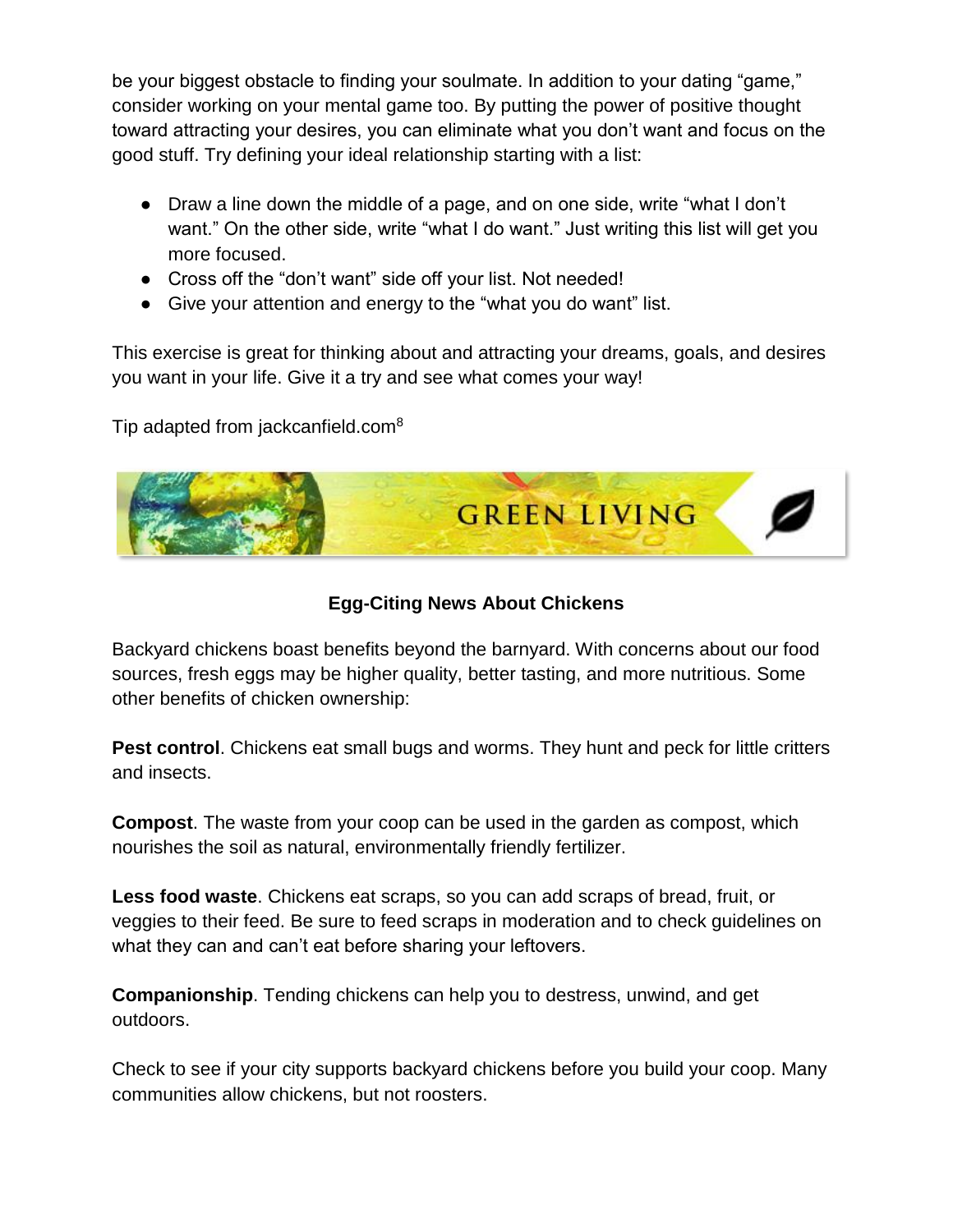#### Tip adapted from USA Today<sup>9</sup>

#### *Share the Wealth of Knowledge!*

*Please share this market update with family, friends, or colleagues. We love being introduced!*

Securities and Advisory Services offered through LPL Financial, a Registered Investment Advisor. Member FINRA/SIPC.

Investing involves risk including the potential loss of principal. No investment strategy can guarantee a profit or protect against loss in periods of declining values.

Diversification does not guarantee profit nor is it guaranteed to protect assets.

International investing involves special risks such as currency fluctuation and political instability and may not be suitable for all investors.

The Standard & Poor's 500 (S&P 500) is an unmanaged group of securities considered to be representative of the stock market in general.

The Dow Jones Industrial Average is a price-weighted average of 30 significant stocks traded on the New York Stock Exchange and the NASDAQ. The DJIA was invented by Charles Dow back in 1896.

The Nasdaq Composite is an index of the common stocks and similar securities listed on the NASDAQ stock market and is considered a broad indicator of the performance of stocks of technology companies and growth companies.

The MSCI EAFE Index was created by Morgan Stanley Capital International (MSCI) that serves as a benchmark of the performance in major international equity markets as represented by 21 major MSCI indices from Europe, Australia, and Southeast Asia.

The 10-year Treasury Note represents debt owed by the United States Treasury to the public. Since the U.S. Government is seen as a risk-free borrower, investors use the 10-year Treasury Note as a benchmark for the long-term bond market.

Opinions expressed are subject to change without notice and are not intended as investment advice or to predict future performance.

Past performance does not guarantee future results.

You cannot invest directly in an index.

Consult your financial professional before making any investment decision.

Fixed income investments are subject to various risks including changes in interest rates, credit quality, inflation risk, market valuations, prepayments, corporate events, tax ramifications and other factors.

These are the views of Platinum Advisor Strategies, LLC, and not necessarily those of the named representative, Broker dealer or Investment Advisor and should not be construed as investment advice. Neither the named representative nor the named Broker dealer or Investment Advisor gives tax or legal advice. All information is believed to be from reliable sources; however, we make no representation as to its completeness or accuracy. Please consult your financial advisor for further information.

By clicking on these links, you will leave our server, as the links are located on another server. We have not independently verified the information available through this link. The link is provided to you as a matter of interest. Please click on the links below to leave and proceed to the selected site.

<sup>1</sup> <https://markets.wsj.com/>